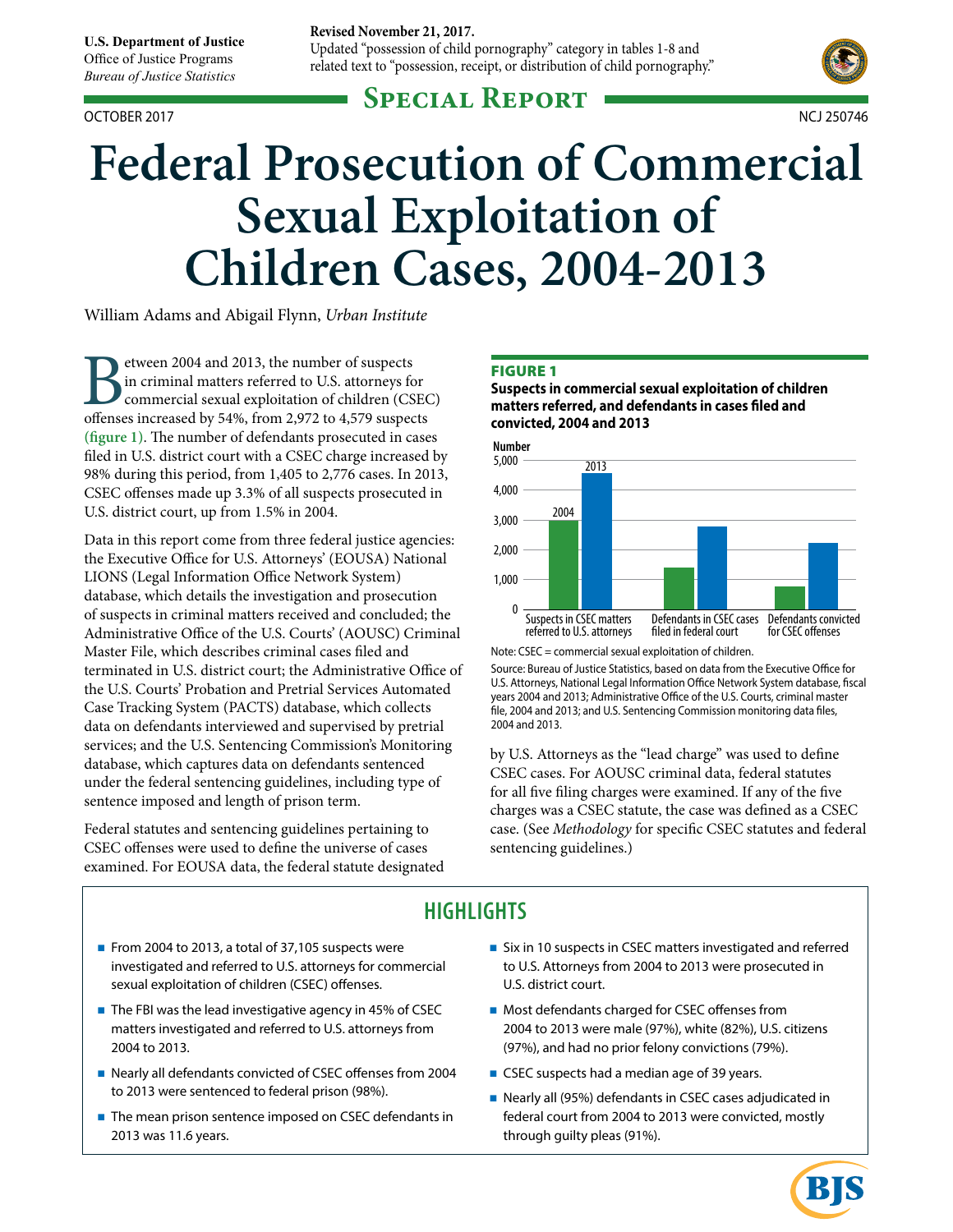## **Offenses related to the production of child pornography and child sex trafficking grew the most (19.5%) from 2004 to 2013**

From 2004 to 2013, a total of 37,105 suspects referred to U.S. attorneys had a CSEC lead charge. Suspects referred for the possession, receipt, or distribution of child pornography (72%) accounted for the majority of all CSEC suspects referred, followed by child sex trafficking (18%) and child pornography production (10%) suspects **(table 1)**.

The growth in suspects referred for child sex trafficking and the production of child pornography exceeded the growth in suspects referred for the possession, receipt, or distribution of child pornography. The number of suspects referred for the production of child pornography increased 195% from 2004 to 2013 (from 218 to 643 suspects), and the number of suspects referred for child sex trafficking grew 111% (from 488 to 1,031) **(figure 2)**. The number of suspects referred for the possession, receipt, or distribution of child pornography increased by 28% from 2004 to 2013, with the majority of

the growth occurring from 2004 to 2007. The number of suspects referred for the possession, receipt, or distribution of child pornography grew less than 1% between 2007 and 2013 (from 2,901 to 2,905 suspects) (not shown).

#### FIGURE 2

**Suspects in commercial sexual exploitation of children matters referred, by offense type, 2004 and 2013**



Source: Bureau of Justice Statistics, based on data from the Executive Office for U.S. Attorneys, National Legal Information Office Network System database, fiscal years 2004–2013.

#### Table 1

## **Suspects referred to U.S. attorneys with commercial sexual exploitation of children offense as lead charge, 2004–2013**

|                                                            |        | 2004-2013 |               | 2004    | 2013          |         |
|------------------------------------------------------------|--------|-----------|---------------|---------|---------------|---------|
| Lead charge                                                | Number | Percent   | <b>Number</b> | Percent | <b>Number</b> | Percent |
| All commercial sexual exploitation of<br>children offenses | 37,105 | 100%      | 2.972         | 100%    | 4,579         | 100%    |
| Child pornography production                               | 3,604  | 9.7       | 218           | 7.3     | 643           | 14.0    |
| Child pornography possession/receipt/<br>distribution      | 26.785 | 72.1      | 2.266         | 76.2    | 2.905         | 63.4    |
| Child sex trafficking                                      | 6.716  | 18.1      | 488           | 16.4    | 1.031         | 22.5    |

Source: Bureau of Justice Statistics, based on data from the Executive Office for U.S. Attorneys, National Legal Information Office Network System database, fiscal years 2004–2013.

## **Commercial sexual exploitation of children offenses**

The U.S. Department of Justice's Office of Juvenile Justice and Delinquency Prevention defines the commercial sexual exploitation of children (CSEC) offenses as "crimes of a sexual nature committed against juvenile victims for financial or other economic reasons."1 Federal CSEC offenses include child sex trafficking and the production, trafficking, distribution, and possession of child pornography. They do not include child sex abuse offenses because there are no commercial aspects involved in such offenses.

In this report, federal CSEC offenses are classified into three subtypes. (See *Methodology* for the federal statutes used to define these subtypes.)

 *Child pornography production:* includes sexually exploiting a minor to produce sexually explicit visual or printed materials; selling or buying of children for use in

1http://www.ojjdp.gov/programs/csec\_program.html.

the production of child pornography; parent or custodian permitting minor to engage in sexually explicit conduct; and production of sexually explicit depictions of minors for importing into the United States.

- *Child pornography possession, receipt, or distribution:* trafficking in materials involving the sexual exploitation of a minor through the possession, receipt, transport (including by shipping or mailing), distribution, advertising, or access of these materials.
- *Child sex trafficking:* includes sex trafficking of children; transportation of a minor with intent for minor to engage in criminal sexual activity; coercion and enticement (transportation for prostitution or other criminal sexual activity); travel with intent to engage in illicit sexual contact with a minor; and engaging in illicit sexual conduct with a minor in a foreign country.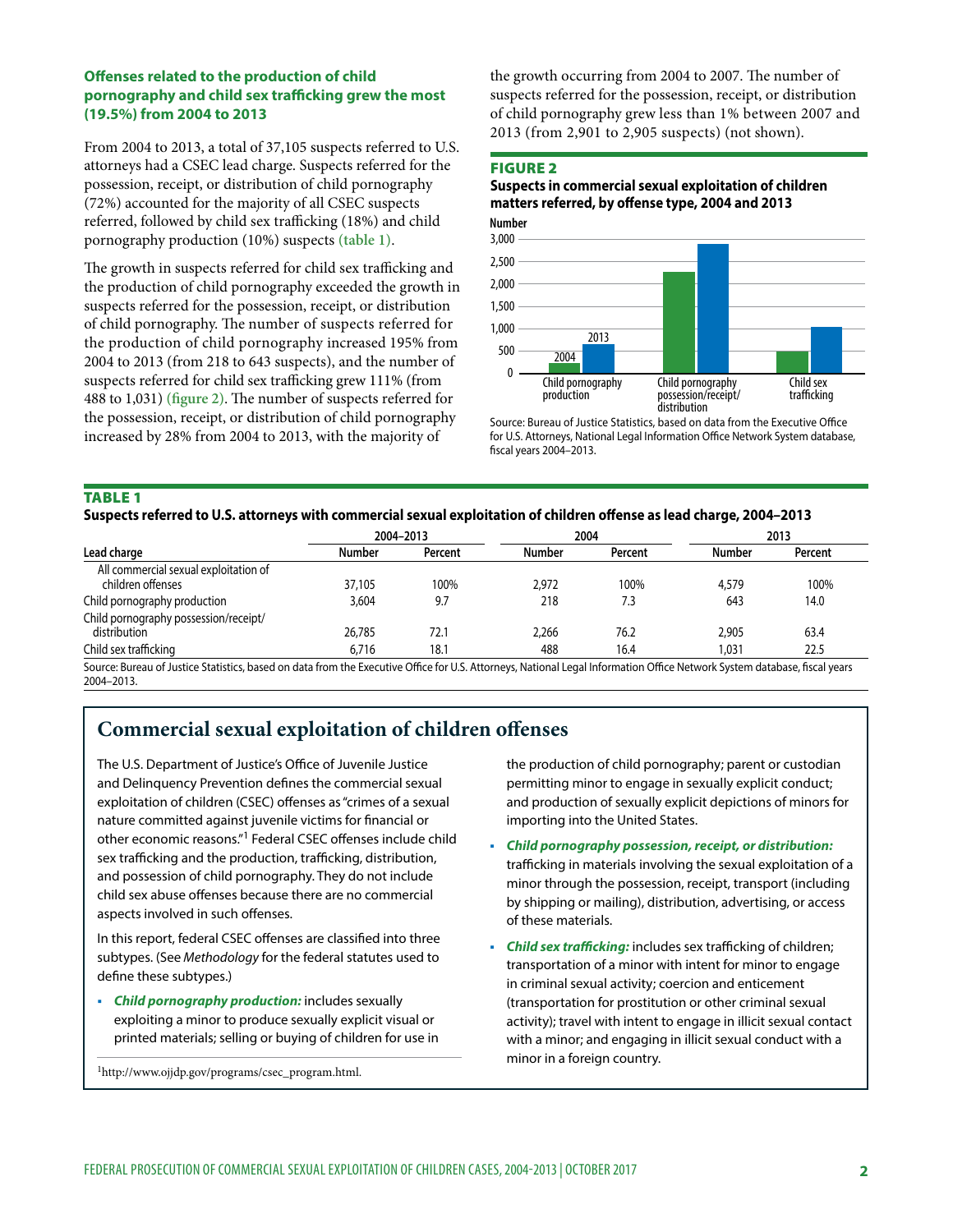## **The FBI (45%) was the most common lead investigative agency for CSEC matters referred for prosecution**

From 2004 to 2013, Department of Justice (DOJ) agencies were the lead investigative agency in 46% of all matters with a CSEC lead charge referred to U.S. attorneys for prosecution **(table 2)**. The FBI served as the lead investigative agency in 45% of all CSEC matters referred. Department of Homeland Security (DHS) agencies investigated 31% of all CSEC referrals, with Immigration and Customs Enforcement investigating 22% of all CSEC referrals. State and local authorities referred another 7% of CSEC matters to U.S. attorneys, and federal and state task forces were responsible for 6%. About 10% of CSEC referrals came from various other investigative agencies, including the U.S. Postal Service, branches of the military, and other federal government agencies.

DOJ agencies were responsible for investigating a greater share of child sex trafficking matters (59%) than matters relating to the production (50%) and possession, receipt, or distribution (43%) of child pornography. In comparison, DHS agencies investigated 35% of matters related to the possession, receipt, or distribution of child

pornography, 25% of matters related to the production of child pornography, and 19% of matters related to child sex trafficking.

## **Most suspects (60%) in CSEC matters concluded were prosecuted in U.S. district court**

Of the 36,080 suspects in matters with a CSEC lead charge that were concluded by U.S. attorneys from 2004 to 2013, 21,569 (60%) were prosecuted in U.S. district court, 13,125 (36%) were declined for prosecution, and 1,386 (4%) were disposed by U.S. magistrates **(table 3)**. The percentage of CSEC suspects prosecuted was higher than the share of suspects prosecuted for several major offense categories, including suspects for violent (58%), property (53%), and public order (42%) offenses. However, the percentage of CSEC suspects prosecuted was lower than the percentage of suspects prosecuted in drug (76%) and weapon (70%) offenses (not shown).

Among matters concluded, suspects in matters related to the production of child pornography had the highest percentage of prosecution (65%) from 2004 to 2013, compared to suspects

#### TABLE 2

| Suspects in commercial sexual exploitation of children (lead charge) matters referred, by investigative agency, 2004–2013 |                   |
|---------------------------------------------------------------------------------------------------------------------------|-------------------|
| All commercial sexual                                                                                                     | Child pornography |

|                                               | Ali commercial sexual<br>exploitation of<br>children suspects |         | production    | Child pornography | distribution  | Child pornography<br>possession/receipt/ |        | Child sex trafficking |  |
|-----------------------------------------------|---------------------------------------------------------------|---------|---------------|-------------------|---------------|------------------------------------------|--------|-----------------------|--|
|                                               | <b>Number</b>                                                 | Percent | <b>Number</b> | Percent           | <b>Number</b> | Percent                                  | Number | Percent               |  |
| <b>Department of Homeland Security (DHS)</b>  | 11,634                                                        | 31.4%   | 910           | 25.2%             | 9,425         | 35.2%                                    | 1,299  | 19.3%                 |  |
| <b>Immigration and Customs</b><br>Enforcement | 8,168                                                         | 22.0    | 639           | 17.7              | 6,631         | 24.8                                     | 898    | 13.4                  |  |
| Secret Service                                | 1,136                                                         | 3.1     | 91            | 2.5               | 920           | 3.4                                      | 125    | 1.9                   |  |
| U.S. Customs & Border Protection              | 912                                                           | 2.5     | 42            | 1.2               | 793           | 3.0                                      | 77     | 1.1                   |  |
| Citizenship and Immigration Services          | 813                                                           | 2.2     | 70            | 1.9               | 633           | 2.4                                      | 110    | 1.6                   |  |
| Other DHS                                     | 605                                                           | 1.6     | 68            | 1.9               | 448           | 1.7                                      | 89     | 1.3                   |  |
| Department of Justice (DOJ)                   | 17,179                                                        | 46.3%   | 1,818         | 50.4%             | 11,418        | 42.6%                                    | 3,943  | 58.7%                 |  |
| FBI                                           | 16,685                                                        | 45.0    | 1,739         | 48.3              | 11,120        | 41.5                                     | 3,826  | 57.0                  |  |
| Other DOJ                                     | 494                                                           | 1.3     | 79            | 2.2               | 298           | 1.1                                      | 117    | 1.7                   |  |
| Federal/state task forces                     | 2,112                                                         | 5.7%    | 234           | 6.5%              | 1,394         | 5.2%                                     | 484    | 7.2%                  |  |
| State/county/municipal authorities            | 2,488                                                         | 6.7%    | 308           | 8.5%              | 1,717         | 6.4%                                     | 463    | 6.9%                  |  |
| Other investigative agencies*                 | 3,692                                                         | 10.0%   | 334           | 9.3%              | 2.831         | 10.6%                                    | 527    | 7.8%                  |  |

\*Includes the U.S. Postal Service, branches of the military, and other agencies.

Source: Bureau of Justice Statistics, based on data from the Executive Office for U.S. Attorneys, National Legal Information Office Network System database, fiscal years 2004–2013.

#### TABLE 3

#### **Suspects in commercial sexual exploitation of children matters concluded, by disposition of matter, 2004–2013**

|                              | All commercial sexual<br>exploitation of<br>children suspects |         | Child pornography<br>production |         | Child pornography<br>possession/receipt/<br>distribution |         | Child sex trafficking |         |
|------------------------------|---------------------------------------------------------------|---------|---------------------------------|---------|----------------------------------------------------------|---------|-----------------------|---------|
| <b>Disposition of matter</b> | Number                                                        | Percent | <b>Number</b>                   | Percent | Number                                                   | Percent | <b>Number</b>         | Percent |
| Total                        | 36,080                                                        | 100%    | 3,388                           | 100%    | 26,568                                                   | 100%    | 6.124                 | 100%    |
| Prosecuted                   | 21,569                                                        | 59.8    | 2.201                           | 65.0    | 15.747                                                   | 59.3    | 3,621                 | 59.1    |
| Declined for prosecution     | 13,125                                                        | 36.4    | 044. ا                          | 30.8    | 9.875                                                    | 37.2    | 2,206                 | 36.0    |
| Disposed by U.S. magistrate  | .386                                                          | 3.8     | 143                             | 4.2     | 946                                                      | 3.6     | 297                   | 4.8     |

Note: Includes matters with a commercial sexual exploitation of children offense as lead charge. Excludes observations with a disposition of "criminal charge included in other case" (471) and "transfer from district" (307).

Source: Bureau of Justice Statistics, based on data from the Executive Office for U.S. Attorneys, National Legal Information Office Network System database, fiscal years 2004–2013.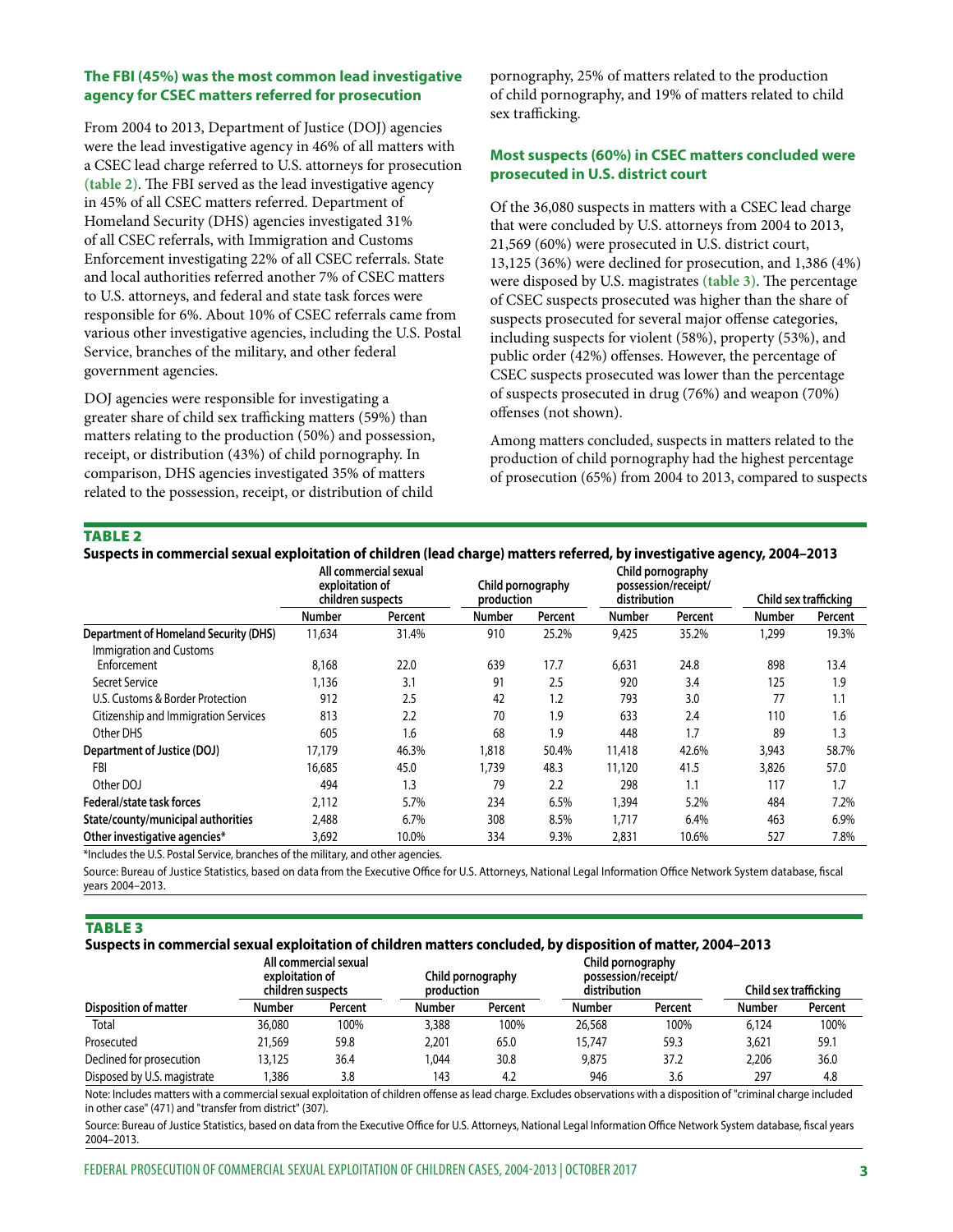in matters related to child sex trafficking and the possession, receipt, or distribution of child pornography (59% each).

The overall prosecution rate for CSEC suspects increased from 53% in 2004 to 64% in 2013 **(figure 3)**. During the same period, the percentage of suspects prosecuted for the production of child pornography increased from 51% to 71%, and the percentage of suspects prosecuted for the possession, receipt, or distribution of child pornography increased from 52% to 64%. However, these increases did not occur at a constant rate. Percentages of suspects prosecuted for child pornography production and possession, receipt, or distribution peaked in 2007 and then decreased before returning to 2007 levels by 2013. The percentage of suspects prosecuted for child sex trafficking decreased between 2004 and 2013, from 59% to 57%.

#### **24% of CSEC matters were declined by U.S. attorneys due to weak or inadmissible evidence**

The most common reasons suspects with a CSEC lead charge were declined for prosecution by U.S. attorneys from 2003 to 2013 was because of weak or inadmissible evidence (24% of all declinations), referral to other authorities for prosecution (21%), and lack of criminal intent (20%). The most common reason that matters related to both the production of child pornography (32%) and child sex trafficking (26%) were declined was the referral to other authorities for prosecution. The most common reason that matters related to the possession, receipt, or distribution of child pornography were declined was weak or inadmissible evidence (25%) **(table 4)**.

#### **The mean processing time for CSEC matters concluded by U.S. attorneys was more than 9 months**

The mean processing time was 290 days (or 9 months) from the receipt of a matter investigated to disposition of the matter for all suspects in matters with a CSEC lead charge from 2004 to 2013 (not shown). Matters related to the

possession, receipt, or distribution of child pornography had the longest average processing time (306 days), followed by matters related to child sex trafficking (253 days) and the production of child pornography (231 days). Matters with a CSEC lead charge that were declined for prosecution (474 days) had a much longer mean processing time than matters prosecuted (177 days) or disposed of by U.S. magistrate (247 days). The mean processing time for matters with a CSEC lead charge was higher than the mean for all other matters (192 days) and higher than all other major offense types except for property offenses (440 days) (not shown).

The mean processing time for matters with a CSEC lead charge decreased by 1% overall from 2004 to 2013, but there were differences among CSEC offense types (not shown). Mean processing time decreased for both matters related to the production (down 25%) and possession, receipt, or distribution (down 4%) of child pornography, but increased for matters related to child sex trafficking (up 42%).

#### FIGURE 3

## **Prosecution rate of suspects in commercial sexual exploitation of children matters concluded, 2004–2013**



Source: Bureau of Justice Statistics, based on data from the Executive Office for U.S. Attorneys, National Legal Information Office Network System database, fiscal years 2004–2013.

TABLE 4

**Suspects in commercial sexual exploitation of children matters declined, by reason for declination, 2004–2013**

| <b>Reason for declination</b>                       | All commercial sexual exploitation<br>of children suspects | Child pornography<br>production | Child pornography<br>possession/receipt/<br>distribution | Child sex<br>trafficking |
|-----------------------------------------------------|------------------------------------------------------------|---------------------------------|----------------------------------------------------------|--------------------------|
| Lack of criminal intent                             | 19.5%                                                      | 14.6%                           | 20.1%                                                    | 18.8%                    |
| No federal offense evident/minimal federal interest | 7.9                                                        | 7.6                             | 8.0                                                      | 7.7                      |
| Referred to other authorities for prosecution       | 21.3                                                       | 31.7                            | 19.1                                                     | 25.9                     |
| Weak or inadmissible evidence                       | 24.1                                                       | 18.9                            | 25.2                                                     | 21.5                     |
| Agency request                                      | 9.2                                                        | 7.7                             | 9.1                                                      | 10.4                     |
| Other <sup>*</sup>                                  | 18.1                                                       | 19.6                            | 18.5                                                     | 15.7                     |
| Number of declinations                              | 13,125                                                     | 1.044                           | 9,875                                                    | 2,206                    |

\* Other reasons include juvenile suspect, deceased suspect, jurisdiction or venue problems, lack of investigative or prosecutive resources, office or petite policy, and unspecified reasons.

Source: Bureau of Justice Statistics, based on data from the Executive Office for U.S. Attorneys, National Legal Information Office Network System database, fiscal years 2004–2013.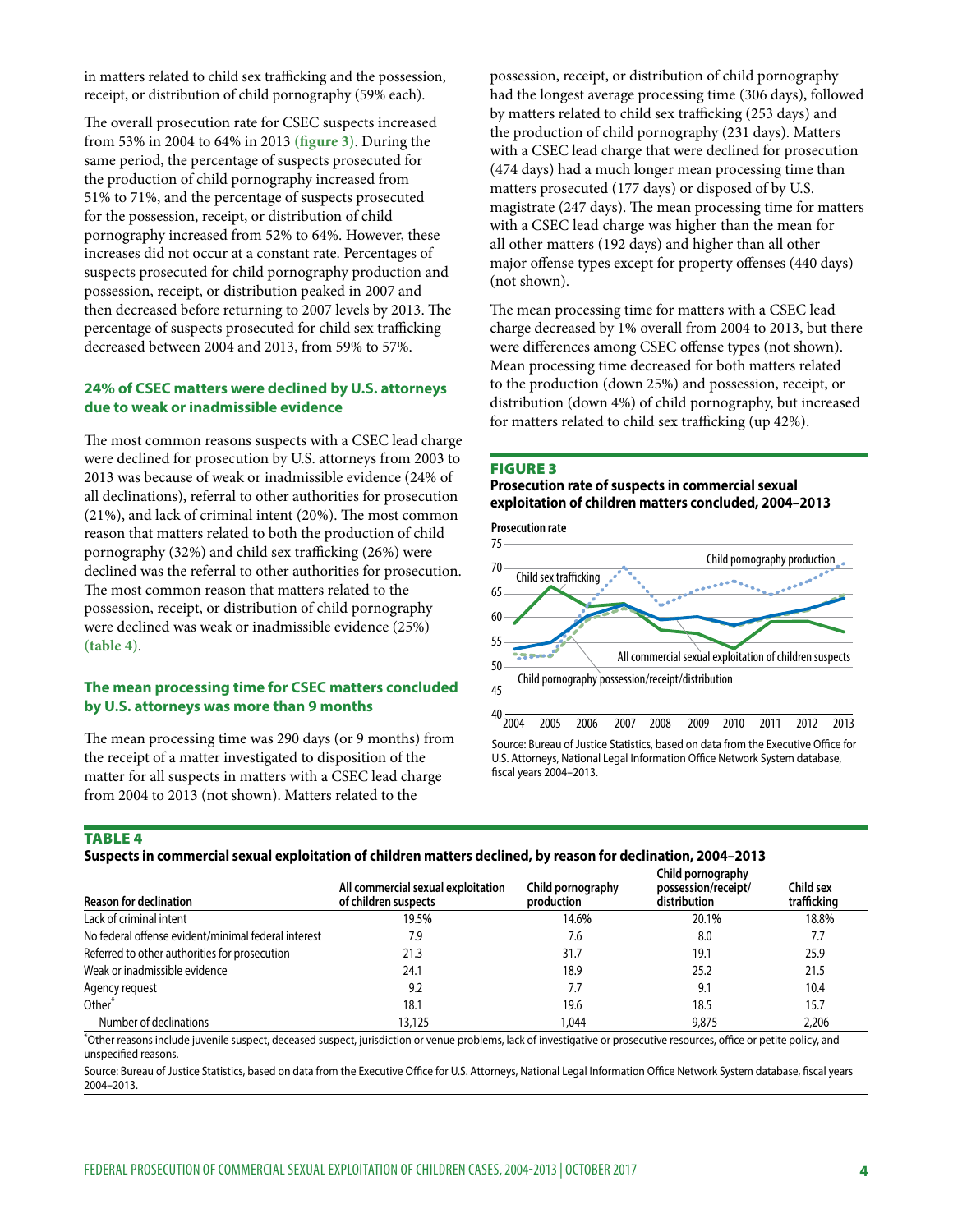#### **Most suspects charged with CSEC crimes were white, male, unmarried, U.S. citizens, and had no prior criminal record**

Most suspects arrested for CSEC crimes were male (97%), white (82%), U.S. citizens (97%), had no prior felony convictions (79%), and were not married (70%) **(table 5)**. More than half (56%) had no more than a high school education. CSEC suspects had a median age of 39 years.

Suspects in matters related to the possession, receipt, or distribution of child pornography were overwhelmingly male (99%), white (87%), and U.S. citizens (98%). They

were also older (median age of 41 years) than other CSEC suspects, and were more likely to have no prior felony convictions (82%). Among suspects in matters related to child sex trafficking, 60% were white, 25% were black, 12% were Hispanic, 11% were female, and 6% were noncitizens. Suspects in matters of child sex trafficking were younger (median age of 34 years) than other CSEC suspects, and more likely to have a criminal history (30% had a prior felony conviction). In comparison, 18% of suspects in matters related to the possession, receipt, or distribution of child pornography had a prior felony conviction.

## TABLE 5

| Characteristic                               | All commercial<br>sexual exploitation of<br>children suspects | Child pornography<br>production | Child pornography<br>possession/receipt/<br>distribution | Child sex trafficking |
|----------------------------------------------|---------------------------------------------------------------|---------------------------------|----------------------------------------------------------|-----------------------|
| Sex                                          |                                                               |                                 |                                                          |                       |
| Male                                         | 97.1%                                                         | 93.5%                           | 99.4%                                                    | 89.2%                 |
| Female                                       | 2.9                                                           | 6.5                             | 0.6                                                      | 10.8                  |
| Race/Hispanic origin <sup>a</sup>            |                                                               |                                 |                                                          |                       |
| White                                        | 82.0%                                                         | 81.1%                           | 87.0%                                                    | 59.5%                 |
| <b>Black</b>                                 | 7.1                                                           | 7.4                             | 3.1                                                      | 25.1                  |
| Hispanic                                     | 8.9                                                           | 9.5                             | 8.1                                                      | 12.0                  |
| American Indian/Alaskan Native               | 0.5                                                           | 0.7                             | 0.4                                                      | 0.7                   |
| Asian/Native Hawaiian/Other Pacific Islander | 1.6                                                           | 1.3                             | 1.3                                                      | 2.8                   |
| Age                                          |                                                               |                                 |                                                          |                       |
| 20 or younger                                | 2.9%                                                          | 2.4%                            | 2.5%                                                     | 5.3%                  |
| $21 - 30$                                    | 25.5                                                          | 22.5                            | 23.7                                                     | 36.1                  |
| $31 - 40$                                    | 24.7                                                          | 30.5                            | 23.8                                                     | 25.3                  |
| $41 - 50$                                    | 23.4                                                          | 26.3                            | 24.1                                                     | 18.5                  |
| $51 - 60$                                    | 15.5                                                          | 13.2                            | 16.8                                                     | 10.3                  |
| 61 or older                                  | 8.0                                                           | 5.0                             | 9.2                                                      | 4.5                   |
| Median age                                   | 39 yrs.                                                       | 39 yrs.                         | 41 yrs.                                                  | 34 yrs.               |
| Citizenship                                  |                                                               |                                 |                                                          |                       |
| U.S. citizen                                 | 97.4%                                                         | 97.6%                           | 98.1%                                                    | 94.1%                 |
| Non-U.S. citizen                             | 2.6                                                           | 2.4                             | 1.9                                                      | 5.9                   |
| Marital statusb                              |                                                               |                                 |                                                          |                       |
| Married or cohabitating                      | 29.9%                                                         | 29.2%                           | 30.1%                                                    | 29.1%                 |
| Divorced or separated                        | 23.6                                                          | 29.3                            | 23.5                                                     | 20.1                  |
| Single                                       | 46.6                                                          | 41.6                            | 46.4                                                     | 50.8                  |
| <b>Education level<sup>c</sup></b>           |                                                               |                                 |                                                          |                       |
| Less than high school                        | 11.8%                                                         | 13.7%                           | 9.8%                                                     | 20.0%                 |
| High school graduate                         | 43.8                                                          | 45.5                            | 44.1                                                     | 41.4                  |
| Some college                                 | 24.7                                                          | 25.3                            | 25.4                                                     | 20.7                  |
| College graduate                             | 19.8                                                          | 15.5                            | 20.8                                                     | 17.9                  |
| Criminal record                              |                                                               |                                 |                                                          |                       |
| No prior felony conviction                   | 78.8%                                                         | 71.7%                           | 81.8%                                                    | 70.1%                 |
| Prior felony conviction                      | 21.2                                                          | 28.4                            | 18.2                                                     | 29.9                  |
| Number of defendants                         | 17,744                                                        | 1,849                           | 13,035                                                   | 2,860                 |

Note: Percentages are based on nonmissing data. U.S. Code Title and Section information for offense charged was not available in the Administrative Office of the U.S. Courts' Probation and Pretrial Services Automated Case Tracking System data files for fiscal years 2004–2005. Therefore, this table only reports statistics for fiscal years 2006–2013.

aWhite; black; American Indian or Alaska Native; and Asian, Native Hawaiian, or Other Pacific Islander race categories exclude persons of Hispanic or Latino origin. bMarital status data were missing for 7.9% of commercial sexual exploitation of children (CSEC) suspects at initial hearing.

cEducation level data were missing for 9.3% of CSEC suspects at initial hearing.

Source: Bureau of Justice Statistics, based on data from the Administrative Office of the U.S. Courts, Probation and Pretrial Services Automated Case Tracking System, fiscal years 2006–2013.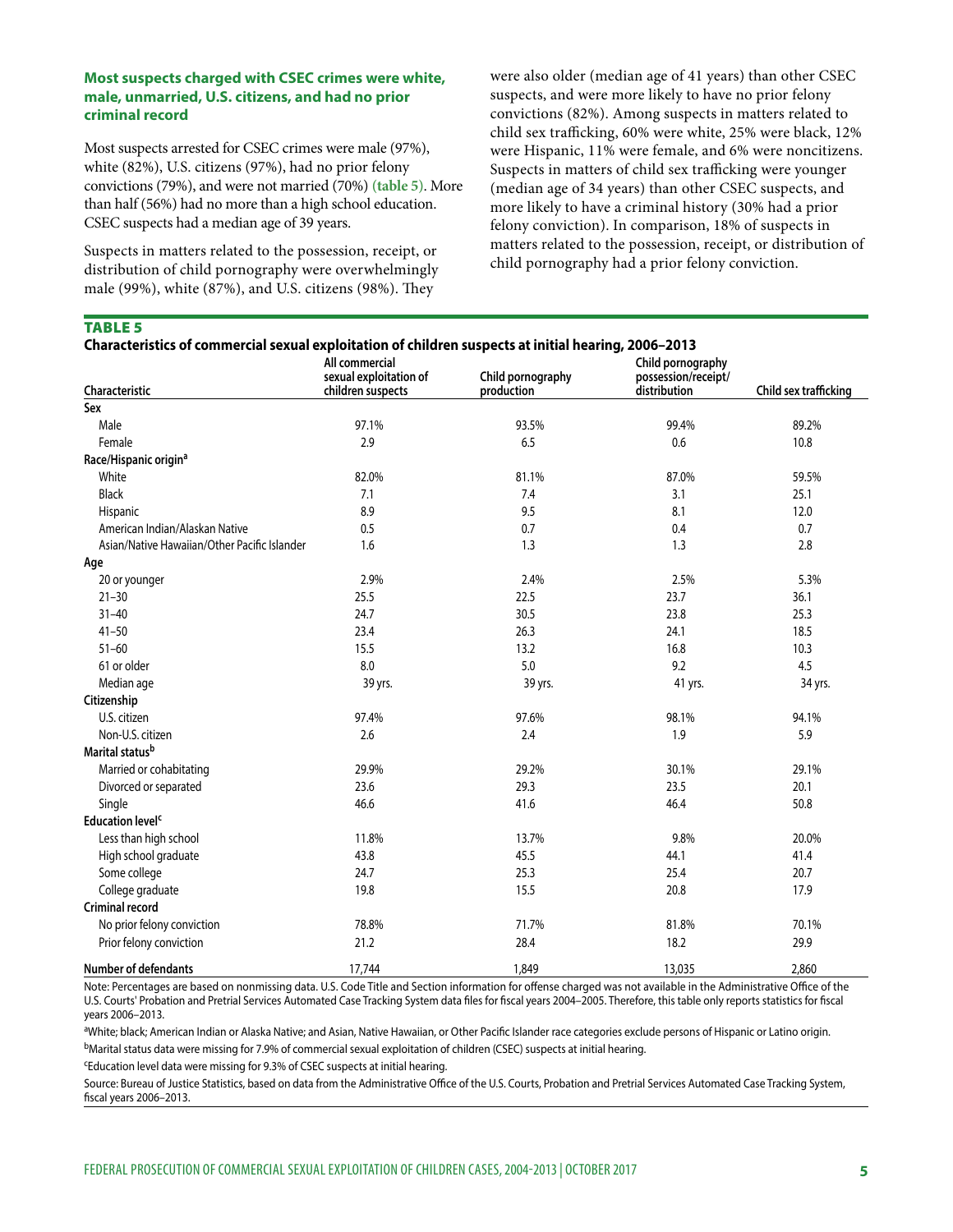## **More than half (54%) of all CSEC defendants received pretrial release prior to case disposition**

Fifty-four percent of all CSEC defendants received pretrial release, compared to 71% of property defendants, 64% of public order defendants, 37% of drug defendants, 31% of violent and weapon defendants, and 13% of immigration defendants (not shown). The percentage of CSEC defendants that received pretrial release was higher than the overall percentage (35%) for all federal defendants released prior to trial. The pretrial release rate varied by CSEC offense types. Sixty-three percent of defendants in cases related to the possession, receipt, or distribution of child pornography received pretrial release, compared to 19% of defendants in cases related to the production of child pornography and 32% of defendants in cases related to child sex trafficking **(table 6)**.

## **Number of CSEC defendants prosecuted nearly doubled between 2004 and 2013**

The number of defendants in cases filed with any offenses for the production or possession, receipt, or distribution of child pornography or child sex trafficking increased by 98% from 2004 to 2013.<sup>2</sup> The number of defendants in cases filed with an offense for the production of child pornography had the largest proportional growth over this period, tripling from 170 to 528 (up 211%) **(figure 4)**. Prosecutions related to the possession, receipt, or distribution of child pornography increased by 91%, from 1,118 defendants in 2004 to 2,140 defendants in 2013. Prosecutions related to child sex

2Data on the number of defendants prosecuted for a CSEC offense were based on the number of cases that had a CSEC statute as any of five filing offenses at case filing, according to the AOUSC criminal data.

trafficking grew by 87% between 2004 and 2013, from 314 to 586 defendants. Of the 21,887 defendants in cases filed in U.S. district court with a CSEC charge from 2004 to 2013, 80% of defendants were charged with possession, receipt, or distribution of child pornography, 20% were for child sex trafficking, and 14% were for the production of child pornography **(table 7)**.

Nearly all (97%) of the 20,720 CSEC criminal cases filed in U.S. district court from 2004 to 2013 had one defendant. Cases were more likely to have multiple defendants when the charge was for child sex trafficking (9%) than when the charge was for the production (6%) or possession, receipt, or distribution (1%) of child pornography (not shown).

#### FIGURE 4





Source: Bureau of Justice Statistics, based on data from the Executive Office for U.S. Attorneys, National Legal Information Office Network System database, fiscal years 2004–2013.

## TABLE 6

## **Defendants in commercial sexual exploitation of children cases released pretrial, by type of offense, 2006–2013**

| Pretrial release status | All commercial sexual exploitation<br>of children defendants | Child pornography<br>production | Child pornography<br>possession/receipt/<br>distribution | Child sex trafficking |
|-------------------------|--------------------------------------------------------------|---------------------------------|----------------------------------------------------------|-----------------------|
| Released pretrial       | 54.0%                                                        | 19.2%                           | 63.3%                                                    | 31.6%                 |
| Not released pretrial   | 46.0                                                         | 80.8                            | 36.7                                                     | 68.4                  |
| Number of defendants    | 15.993                                                       | ,530                            | 11.918                                                   | 2.545                 |

Note: U.S. Code Title and Section information for offense charged was not available in the Administrative Office of the U.S. Courts' Probation and Pretrial Services Automated Case Tracking System data files for fiscal years 2004–2005. Therefore, this table only reports statistics for fiscal years 2006–2013. Source: Bureau of Justice Statistics, based on data from the Administrative Office of the U.S. Courts, Probation and Pretrial Services Automated Case Tracking System, fiscal years 2006–2013.

## TABLE 7

#### **Defendants in commercial sexual exploitation of children cases filed, by offense, 2004–2013**

| Type of offense                                               | Total                                                                                                                      | 2004  | 2005   | 2006  | 2007  | 2008  | 2009  | 2010  | 2011  | 2012  | 2013  |
|---------------------------------------------------------------|----------------------------------------------------------------------------------------------------------------------------|-------|--------|-------|-------|-------|-------|-------|-------|-------|-------|
| All commercial sexual<br>exploitation of children<br>offenses | 21.887                                                                                                                     | .405  | 614. ا | 1.765 | 2.190 | 2,303 | 2,406 | 2,321 | 2,648 | 2,459 | 2,776 |
|                                                               |                                                                                                                            |       |        |       |       |       |       |       |       |       |       |
| Child pornography production                                  | 3.058                                                                                                                      | 170   | 156    | 191   | 248   | 265   | 293   | 339   | 446   | 422   | 528   |
| Child pornography possession/                                 |                                                                                                                            |       |        |       |       |       |       |       |       |       |       |
| receipt/distribution                                          | 17.528                                                                                                                     | 1.118 | .246   | .344  | 1.750 | .906  | 2.039 | .920  | 2.150 | 915.  | 2,140 |
| Child sex trafficking                                         | 4.276                                                                                                                      | 314   | 379    | 432   | 464   | 404   | 362   | 354   | 480   | 501   | 586   |
|                                                               | Note: Includes cases with a commercial sexual exploitation of children statute as any one of five offenses at case filing. |       |        |       |       |       |       |       |       |       |       |

Source: Bureau of Justice Statistics, based on data from the Administrative Office of the U.S. Courts, criminal master file, fiscal years 2004–2013.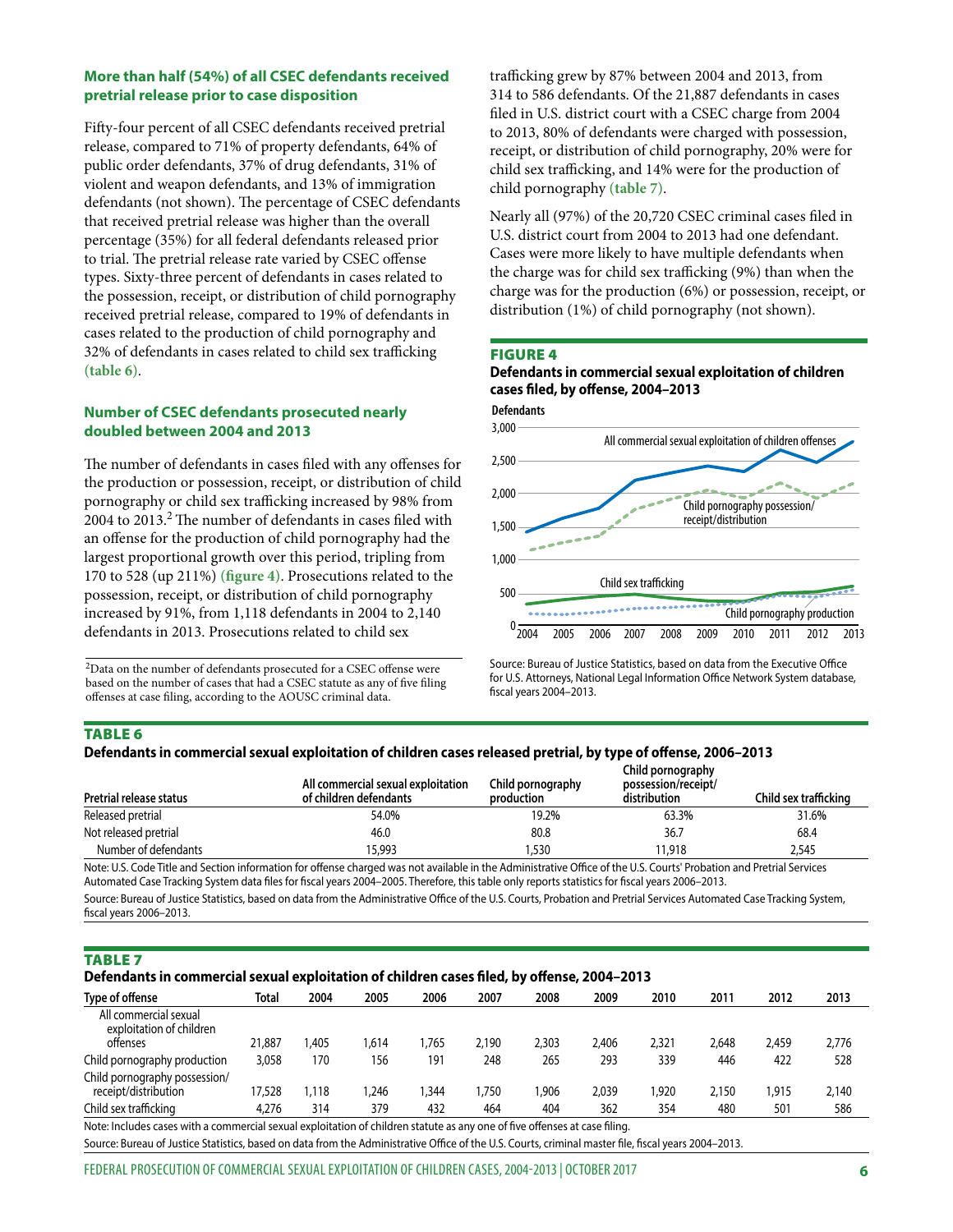#### **91% of adjudication outcomes in CSEC cases were convictions resulting from guilty pleas**

From 2004 to 2013, a total of 19,801 adjudications in federal cases had a CSEC charge with 95% of these adjudications resulting in a conviction **(table 8)**. 3 The conviction rate stayed relatively stable each year (fluctuating 1% to 2%). This was higher than the overall conviction rate (91%) for all federal cases adjudicated during the same period.

Ninety-one percent of convictions in cases with CSEC charges resulted from guilty pleas. Trials lead to a conviction in 4% of all CSEC adjudication outcomes. Trials that did not lead to a conviction made up less than 1% of all verdicts, and 5% of cases were dismissed. Defendants charged for sex trafficking had a higher percentage of case adjudications resulting in conviction by trial (9%) than defendants charged for the production (7%) or possession, receipt, or distribution (3%) of child pornography.

3Data are based on the number of cases that had a CSEC statute as any of five offenses at case termination, according to the AOUSC criminal data. Charges at case termination may not be the same as charges at case filing.

## **98% of defendants convicted of CSEC offenses were sentenced to prison**

Nearly all (98%) CSEC defendants convicted in U.S. district court received a prison sentence **(table 9)**. 4 Ninety-seven percent received prison-only sentences, and less than 2% received sentences of prison terms combined with community confinement. Less than 1% received probation or probation with confinement conditions. Ninety-nine percent of defendants convicted of producing child pornography received a prison-only sentence, compared to 97% of defendants convicted of child sex trafficking and 94% of defendants convicted of the possession, receipt, or distribution of child pornography.

The percentage of convicted CSEC defendants who were sentenced to prison (98%) was higher than the percentage of all convicted and sentenced federal defendants (86%) who received a prison sentence. More specifically, the percentage of convicted CSEC defendants who were sentenced to prison was also higher than the percentage of defendants sentenced to prison who were convicted in all major offense categories, including property (63%), public order (64%), violent (91%), weapon (92%), drug (93%), and immigration (96%) offenses (not shown).

4CSEC offense determinations were based on the primary sentencing guideline applied. (See *Methodology* for the specific federal sentencing guidelines that applied to CSEC offenses.)

## TABLE 8

## **Adjudication outcomes of defendants in commercial sexual exploitation of children cases, 2004–2013**

|                             | All commercial sexual exploitation |         |               | Child pornography— |               |                                 |                       |         |
|-----------------------------|------------------------------------|---------|---------------|--------------------|---------------|---------------------------------|-----------------------|---------|
|                             | of children defendants             |         |               | <b>Production</b>  |               | Possession/receipt/distribution | Child sex trafficking |         |
| <b>Adiudication outcome</b> | Number                             | Percent | <b>Number</b> | Percent            | <b>Number</b> | Percent                         | <b>Number</b>         | Percent |
| Total*                      | 19,801                             | 100%    | 2,607         | 100%               | 16,096        | 100%                            | 3,801                 | 100%    |
| Convicted                   | 18,851                             | 95.2%   | 2,486         | 95.4%              | 15,432        | 95.9%                           | 3,550                 | 93.4%   |
| Plea                        | 7.989                              | 90.8    | 2,306         | 88.5               | 14,881        | 92.5                            | 3,194                 | 84.0    |
| Trial                       | 862                                | 4.4     | 180           | 6.9                | 551           | 3.4                             | 356                   | 9.4     |
| Not convicted               | 950                                | 4.8%    | 121           | 4.6%               | 664           | 4.1%                            | 251                   | 6.6%    |
| Dismissed                   | 883                                | 4.5     | 113           | 4.3                | 625           | 3.9                             | 226                   | 5.9     |
| Trial                       | 67                                 | 0.3     | 8             | 0.3                | 39            | 0.2                             | 25                    | 0.7     |

Note: Includes cases with a commercial sexual exploitation of children statute as any one of five offenses at case termination.

\*Does not include observations with an outcome value of "dismissed statistically" (n=141).

Source: Bureau of Justice Statistics, based on data from the Administrative Office of the U.S. Courts, criminal master file, fiscal years 2004–2013.

#### TABLE 9

#### **Type of sentence imposed for convicted defendants in commercial sexual exploitation of children cases, 2004–2013**

|                                                                                                                                        | All commercial sexual<br>exploitation of children<br>defendants |         |               |                   |               |            |               |                                    |                       |         |
|----------------------------------------------------------------------------------------------------------------------------------------|-----------------------------------------------------------------|---------|---------------|-------------------|---------------|------------|---------------|------------------------------------|-----------------------|---------|
| Type of sentence                                                                                                                       |                                                                 |         |               | <b>Production</b> |               | Possession |               | Receipt/transport/<br>distribution | Child sex trafficking |         |
|                                                                                                                                        | <b>Number</b>                                                   | Percent | <b>Number</b> | Percent           | <b>Number</b> | Percent    | <b>Number</b> | Percent                            | <b>Number</b>         | Percent |
| Total                                                                                                                                  | 17,390                                                          | 100%    | 1.887         | 100%              | 6,850         | 100%       | 6,686         | 100%                               | 1.967                 | 100%    |
| Prison only                                                                                                                            | 16,828                                                          | 96.8%   | 1.871         | 99.2%             | 6.445         | 94.1%      | 6,597         | 98.7%                              | 1.915                 | 97.4%   |
| Prison/community split                                                                                                                 | 284                                                             | 1.6     | 14            | 0.7               | 194           | 2.8        | 41            | 0.6                                | 35                    | 1.8     |
| Probation and                                                                                                                          |                                                                 |         |               |                   |               |            |               |                                    |                       |         |
| confinement                                                                                                                            | 139                                                             | 0.8     |               | 0.1               | 107           | 1.6        | 26            | 0.4                                |                       | 0.3     |
| Probation only                                                                                                                         | 133                                                             | 0.8     |               | 0.1               | 99            | 1.5        | 22            | 0.3                                |                       | 0.6     |
| Fine only                                                                                                                              | 6                                                               | 0.0     |               | 0.0               |               | 0.1        | 0             | 0.0                                |                       | 0.1     |
| Source: Bureau of Justice Statistics, based on data from the U.S. Sentencing Commission monitoring data files, fiscal years 2004–2013. |                                                                 |         |               |                   |               |            |               |                                    |                       |         |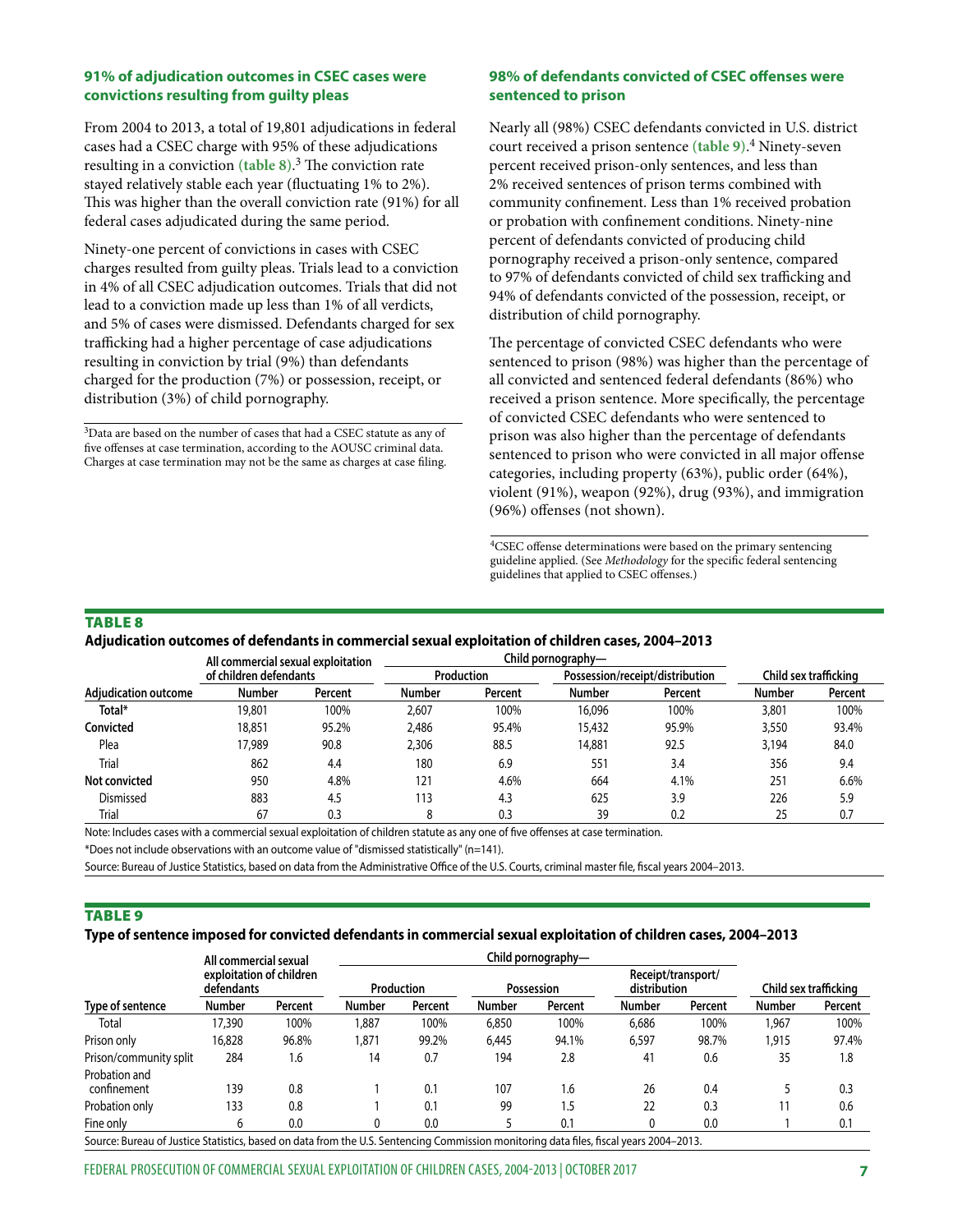## **The mean prison sentence for CSEC defendants increased from 70 to 139 months**

Prison sentences imposed on defendants convicted of CSEC offenses were among the longest in the federal justice system. The mean prison sentence imposed on convicted CSEC defendants increased by 99% from 2004 to 2013, from 70 to 139 months **(table 10)**.

The mean prison sentence increased for all CSEC offense types between 2004 and 2013. The mean prison sentence for defendants who were convicted of the production of child pornography increased 106%, from 156 to 321 months. The mean prison term imposed for defendants who were convicted of the possession of child pornography also increased, from 34 to 66 months (up 94%). The mean prison sentence for defendants who were convicted of child sex trafficking increased from 82 to 133 months (up 62%).

## TABLE 10

**Mean and median prison sentence length imposed for defendants convicted in commercial sexual exploitation of children cases, 2004 and 2013**

|                                                                                                                                        | All commercial sexual<br>exploitation of children<br>defendants |            |            |            |            |           |                                           |            |                       |            |
|----------------------------------------------------------------------------------------------------------------------------------------|-----------------------------------------------------------------|------------|------------|------------|------------|-----------|-------------------------------------------|------------|-----------------------|------------|
|                                                                                                                                        |                                                                 |            | Production |            | Possession |           | Receipt/transport/<br><b>distribution</b> |            | Child sex trafficking |            |
| Prison term averages                                                                                                                   | 2004                                                            | 2013       | 2004       | 2013       | 2004       | 2013      | 2004                                      | 2013       | 2004                  | 2013       |
| Mean prison term                                                                                                                       | 70.0 mos.                                                       | 139.2 mos. | 156.0 mos. | 320.7 mos. | 33.7 mos.  | 66.1 mos. | 74.3 mos.                                 | 131.4 mos. | 82.1 mos.             | 133.4 mos. |
| Median prison term                                                                                                                     | 46                                                              | 100        | 121        | 124        | 27         | 60        |                                           | 108        | 60                    | 120        |
| Number of cases                                                                                                                        | 747                                                             | 2.233      | 98         | 340        | 283        | 727       | 332                                       | 870        | 34                    | 296        |
| Source: Bureau of Justice Statistics, based on data from the U.S. Sentencing Commission monitoring data files, fiscal years 2004–2013. |                                                                 |            |            |            |            |           |                                           |            |                       |            |

Source: Bureau of Justice Statistics, based on data from the U.S. Sentencing Commission monitoring data files, fiscal years 2004–2013.

# **Federal legislation passed to combat commercial sexual exploitation of children and to increase penalties**

- *Protection of Children from Sexual Predators Act of 1998*—increased penalties for offenses including the transportation of minors for illegal sexual activity and created a zero tolerance policy for the possession of child pornography
- *Trafficking Victims Protection Act of 2000*—established human trafficking (including sex trafficking of children) as federal offenses, and which was subsequently reauthorized in 2003, 2005, 2008, and 2013.
- *Prosecutorial Remedies and Other Tools to end the Exploitation of Children Today (PROTECT) Act of 2003*—increased penalties for persons who travel abroad to engage in sex with a minor, and increased penalties for first-time child pornography production offenses.
- *Adam Walsh Child Protection and Safety Act (2006)*—established new mandatory minimum penalties for child sex trafficking offenses (15-year minimum prison term if the victim was younger than age 14, and 10-year minimum prison term if the victim was 14 to 17 years old) [18 USC §1591 (b) (1) & (2)].
- *PROTECT Our Children Act (2008)—*expanded scope of prosecutable child pornography offenses, including prohibiting broadcast of live images of child abuse and modification of images of identifiable minors to produce child pornography.
- *Effective Child Pornography Prosecution Act (2008)*—clarified and broadened language in existing child pornography statutes to aid in the prosecution of child pornography offenses, including modifying statutes involving the transportation of child pornography to encompass the use of "any means or facility of interstate or foreign commerce."
- *William Wilberforce Trafficking Victims Protection Reauthorization Act (2008)—*required screening of all unaccompanied non-U.S. citizen and U.S. national children entering the United States for human trafficking. Removed the knowledge-of-age requirement for cases of the sex trafficking of children.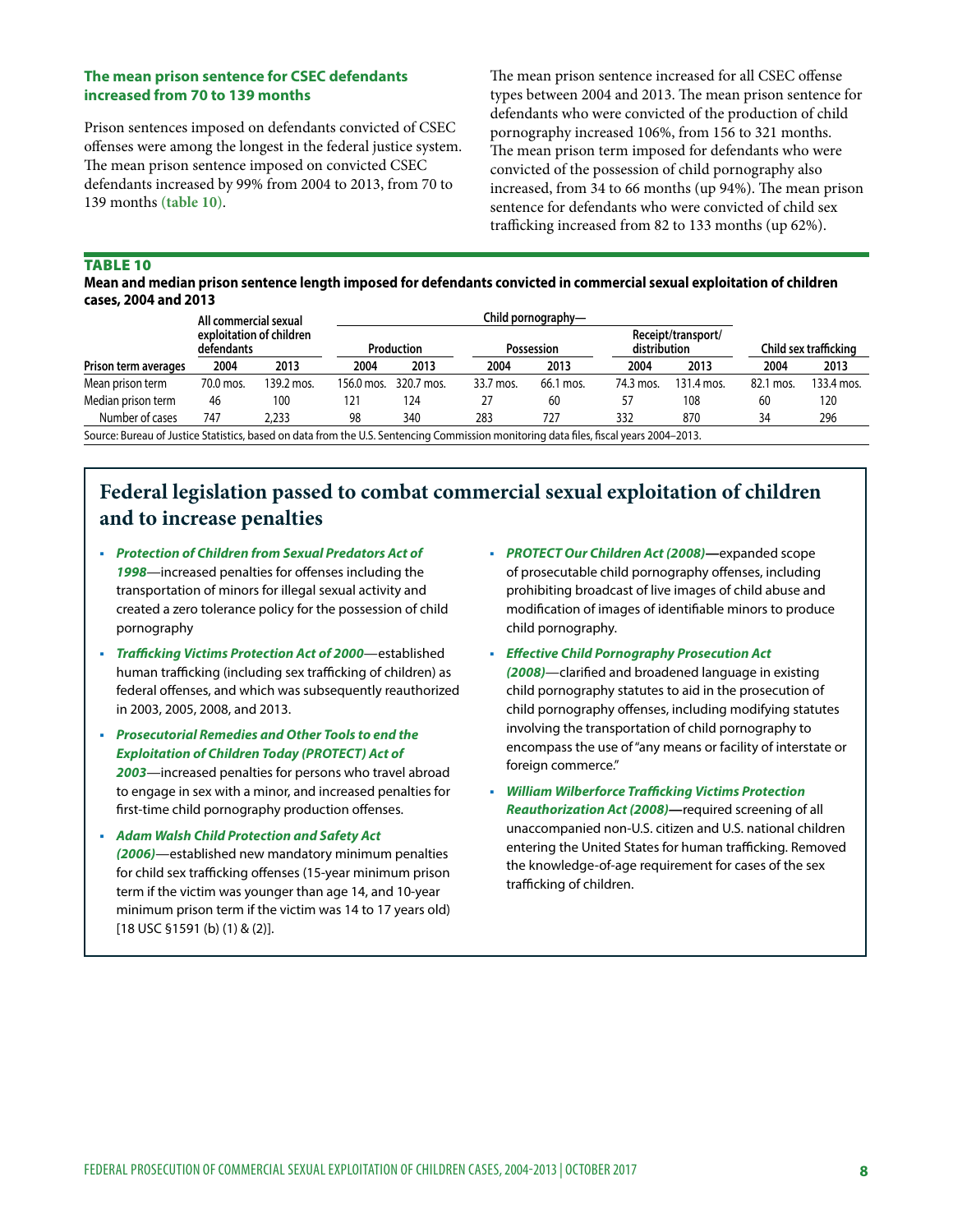# **Federal task forces and initiatives addressing the commercial sexual exploitation of children**

- *Internet Crimes Against Children Task Force Program (1998-present)—*a national network of task forces formed to combat internet crimes against children and sexual exploitation of children facilitated by the use of technology, and administered by the Department of Justice (DOJ), Office of Juvenile Justice and Delinquency Prevention. These task forces facilitate cooperation among federal, state, and local law enforcement and prosecutors and provide training on investigating and prosecuting cases involving internet crimes against children.
- *Innocence Lost Initiative (2003-present)—*created by the FBI in conjunction with the DOJ's Child Exploitation and Obscenity Section and the National Center for Missing and Exploited Children to combat domestic sex trafficking of children. These task forces and working groups bring together federal, state, and local law enforcement to work with U.S. Attorney's offices to identify children involved in domestic sex trafficking and to prosecute the persons who exploit them.
- *Operation Predator (2003-present)—*Immigration and Customs Enforcement initiative for the investigation of offenses involving child pornography, sex trafficking of children, and travel overseas for the purpose of sex with children. This initiative uses the National Child Victim Identification System, a database of child pornography, to prove images possessed by suspects depict real children.
- *Project Safe Childhood (2006-present)—*DOJ initiative created to address the increase in the technology-facilitated sexual exploitation of children. It was launched in 2006 to address the increase in technology-facilitated crimes involving the sexual exploitation of children. Since it began, the DOJ's Criminal Division, the FBI, the Department of Homeland Security's Homeland Security Investigations, and the U.S. Postal Inspection Service have coordinated national and international operations targeting the production, distribution, and possession of child images.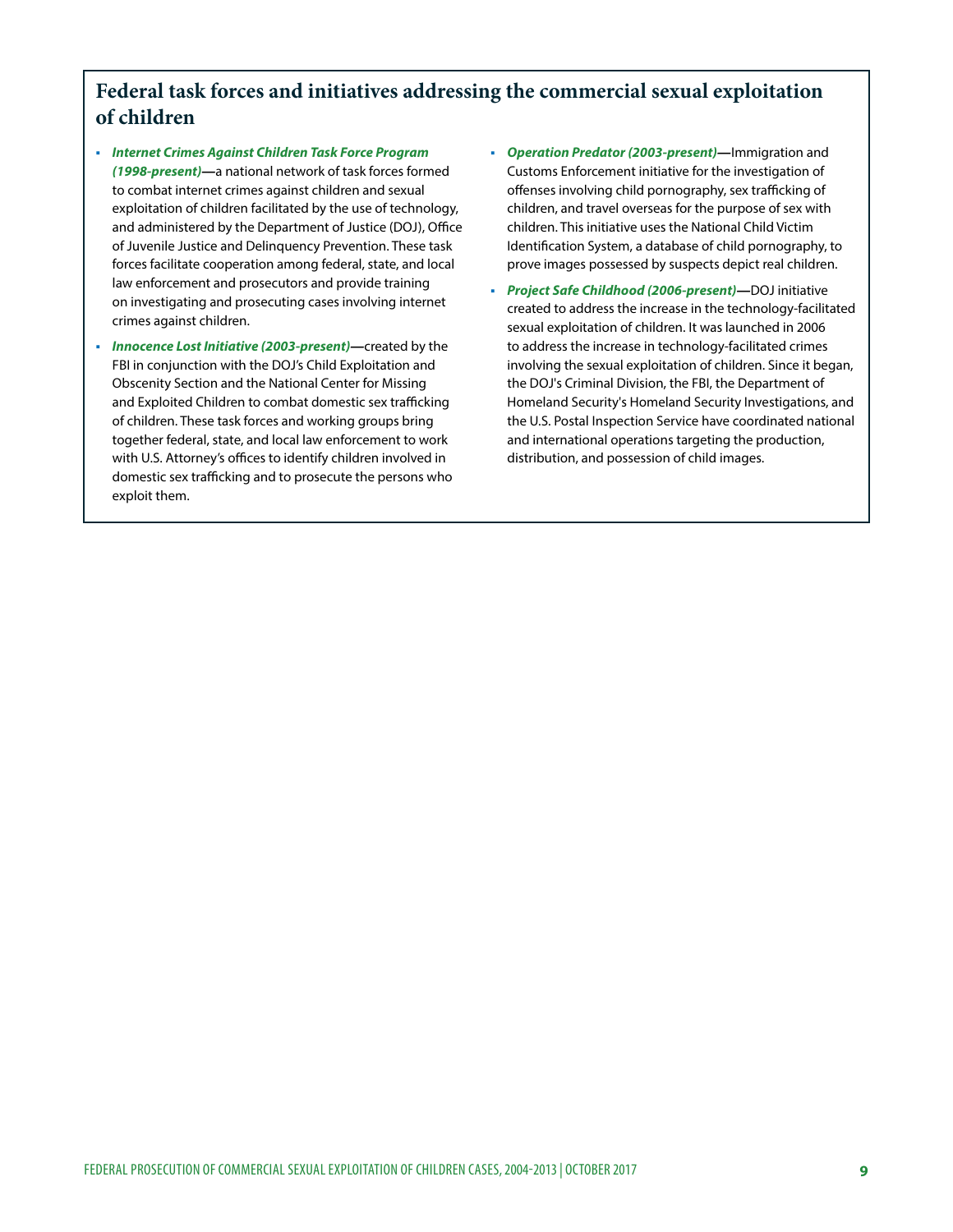# **Methodology**

The Federal Justice Statistics Program database compiles comprehensive information on individuals processed through the federal justice system from source data provided by the Executive Office for U.S. Attorneys (EOUSA), the Administrative Office of the U.S. Courts, (AOUSC), the U.S. Sentencing Commission (USSC), the U.S. Marshals Service, and the Federal Bureau of Prisons.

In this report, commercial sexual exploitation of children (CSEC) cases were defined according to the following federal statutes pertaining to CSEC offenses:

- *Child pornography production—*18 USC § 2251 and 18 USC §2251A
- *Child pornography possession, receipt, or distribution—*18 USC § 2252, 18 USC § 2252A, 18 USC § 2260, and 18 USC § 1466A
- *Child sex trafficking—*18 USC § 1591, 18 USC § 2422, and 18 USC § 2423

For the statistics on sentencing presented in this report, CSEC defendant cases were defined through an examination of the highest U.S. Sentencing Guideline, if that primary guideline was one of the following:

- *Child pornography production*—§2G2.1 or §2G2.3
- *Child pornography possession, receipt, or distribution*—§2G2.2 (or §2G2.4 where Guideline amendment year<=2004) and §2G2.6
- *Child sex trafficking*—§2G1.3 or (§2G1.1 and ADJ-CHI>0, where Guideline amendment year<=2003)

For child pornography materials offenses, a further distinction was made between "possession" and "receipt, transport, and distribution" by examining the values of the U.S. Sentencing Commission (USSC) base offense level variable in these cases. The base offense levels range from 1 to 43 and are used as a measure of offense severity by the USSC. For "possession" the base offense level was less than or equal to 18 and for "receipt, transport, and distribution" the base offense levels with values of 20, 21, and 22 were retained in the analysis

For suspects in criminal matters referred to U.S. attorneys, the lead charge was the federal statute pertaining to the most serious offense investigated, as determined by the assistant U.S. attorney responsible for the matter.<sup>5</sup> Data from the

5A matter was a potential case under investigation on which at least 1 hour of investigation time was spent.

EOUSA Legal Information Office Network System were used to describe CSEC suspects in criminal matters referred to U.S. Attorneys by federal investigative agencies. If the lead charge designated was a CSEC charge, then the suspect matter was classified as a CSEC suspect matter and included in the data.<sup>6</sup>

Pretrial data from the AOUSC's Office of Probation and Pretrial Services Automated Case Tracking System were used to describe the characteristics of CSEC defendants at their initial hearing and CSEC defendants who were released prior to trial. The most serious offense charged according to the federal judiciary's hierarchy of offense severity was used to identify CSEC defendants at the pretrial stage. If the most serious offense corresponded to a CSEC charge, the defendant case record was defined as a CSEC case and counted in the data.

AOUSC criminal data were used to describe CSEC defendants in criminal cases filed and adjudicated. The AOUSC criminal master file contains the top five filing and terminating charges. These five charges were examined to determine whether any of these charges was a CSEC charge. If any of the five charges was identified as a CSEC charge, the defendant case record was defined as a CSEC case and counted in the data.

USSC data were used to describe CSEC defendants sentenced pursuant to the federal sentencing guidelines in U.S. district court. The primary guideline applied at sentencing was used to identify sentenced CSEC defendants.

For child sex trafficking offenses, it was not possible to subset statutes pertaining to only child victims for two reasons:

- $\blacksquare$  the structure of the federal sex trafficking statute (18 USC § 1591) covers sex trafficking offenses against both child and adult victims in the same section and does not allow for distinguishing between these two types of victims
- **I** limitations in the manner in which the underlying data from the source agencies record statute information that does not permit subsetting for child victims only [applies for the sex transportation statutes (18 USC § 2422, and 18 USC § 2423)].

For these reasons, data for child sex trafficking will represent an over count of persons age 17 or younger who were victims of this offense.

<sup>6</sup>For this report, CSEC charges include 18 USC § 2251; 18 USC §2251A; 18 USC § 2252; 18 USC § 2252A; 18 USC § 2260; 18 USC § 1466A; 18 USC § 1591; 18 USC § 2422; and 18 USC § 2423.